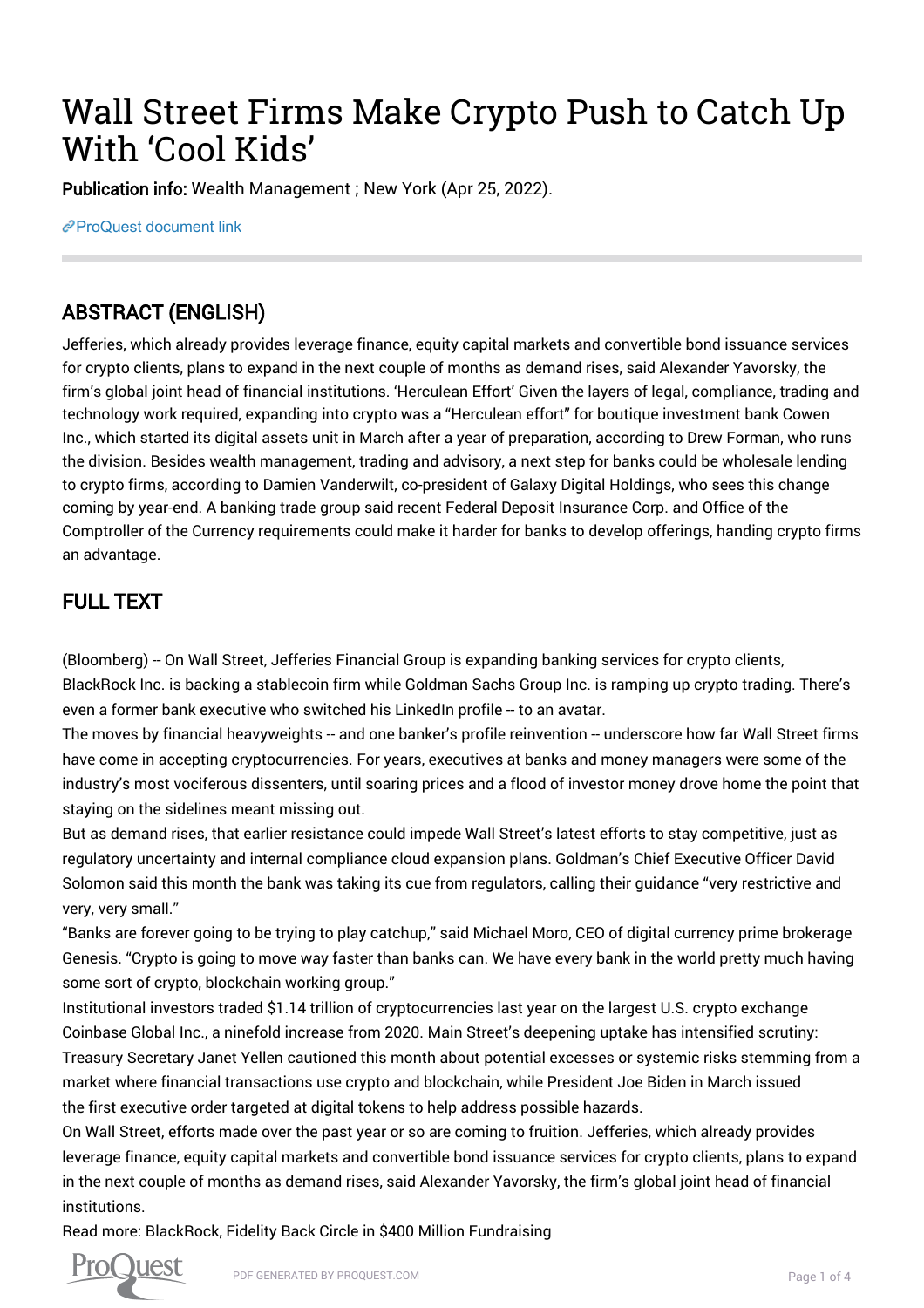Yavorsky and two other senior bankers are on a quasi-crypto team set up to beef up the bank's effort. Jefferies is also exploring offering crypto services in trading, prime brokerage and wealth management, he said. This month, BlackRock joined a \$400 million funding round in stablecoin firm Circle and struck a partnership with the company to explore capital-markets use of USD Coin, a stablecoin pegged to the U.S. dollar. Earlier this year, trading powerhouse Citadel Securities won its first outside investment from two Silicon Valley investors with crypto expertise.

And Goldman, which traded its first over-the-counter Bitcoin options in March, has a digital-assets team working on trading, the tokenization of traditional asset classes and strategic investments among other initiatives, according to a webinar with clients this month.

#### Uncomfortable Relationship

These measures follow an uncomfortable relationship between Wall Street and cryptocurrencies, which were created after the 2008 financial crisis as an attempt to bypass the regulated banking system. Lenders largely stayed away as Bitcoin prices whipsawed between huge gains and steep crashes.

JPMorgan Chase &Co. CEO Jamie Dimon deemed Bitcoin a fraud in 2017, comments he later said he regretted. In October, he said it was worthless but that he'd follow clients and recently acknowledged that decentralized finance - where banks are replaced by algorithms -- is "real."

As some dive into the industry, they're facing mounting competition. Large banks are still not yet trading Bitcoin itself, unlike many crypto firms, though some have ventured into its derivatives.

Goldman last year began offering trading in non-deliverable forwards, contracts which pay out in cash and cater to clients not yet comfortable with buying cryptocurrencies. By the time it launched, a number of hedge funds had enough confidence to just buy the crypto directly, according to a person familiar with the matter, who asked not to be identified discussing private information.

"It's possible that you will see banks starting something, and then realize that by the time they got ready to launch, their clients' interests have gone elsewhere in crypto," Moro said.

#### 'Herculean Effort'

Given the layers of legal, compliance, trading and technology work required, expanding into crypto was a "Herculean effort" for boutique investment bank Cowen Inc., which started its digital assets unit in March after a year of preparation, according to Drew Forman, who runs the division.

Besides wealth management, trading and advisory, a next step for banks could be wholesale lending to crypto firms, according to Damien Vanderwilt, co-president of Galaxy Digital Holdings, who sees this change coming by year-end. It would entail lending to crypto companies that provide the virtual currencies as collateral.

Whatever their moves, banks are being watched closely. A banking trade group said recent Federal Deposit Insurance Corp. and Office of the Comptroller of the Currency requirements could make it harder for banks to develop offerings, handing crypto firms an advantage.

Biden's recent executive order was seen as encouraging, but more guidance is needed before banks can move forward "in any significant manner," said Nicholas Losurdo, a partner at law firm Goodwin Procter.

Read more: Wall Street Is Amassing a Crypto Army and Paying Up for Recruits

Wall Street is also trying to retain talent that's leaving for the crypto industry, lured by potentially richer rewards, flexible work and front-row seats to innovation. Citigroup Inc. lost at least a dozen executives across the firm in the past year, including its recently appointed co-heads of the digital-assets group within its wealth-management division. They started their own crypto hedge funds this year.

The bank plans to hire 100 people in digital assets within its institutional business. A spokeswoman for the bank said it's expanding its digital-asset capabilities and has made strategic investments to meet client demand. One former Goldman vice president who made the leap to web3, the catchall term for crypto startups, decentralized finance and more, switched out his LinkedIn profile for a Bored Ape picture -- a famous nonfungible

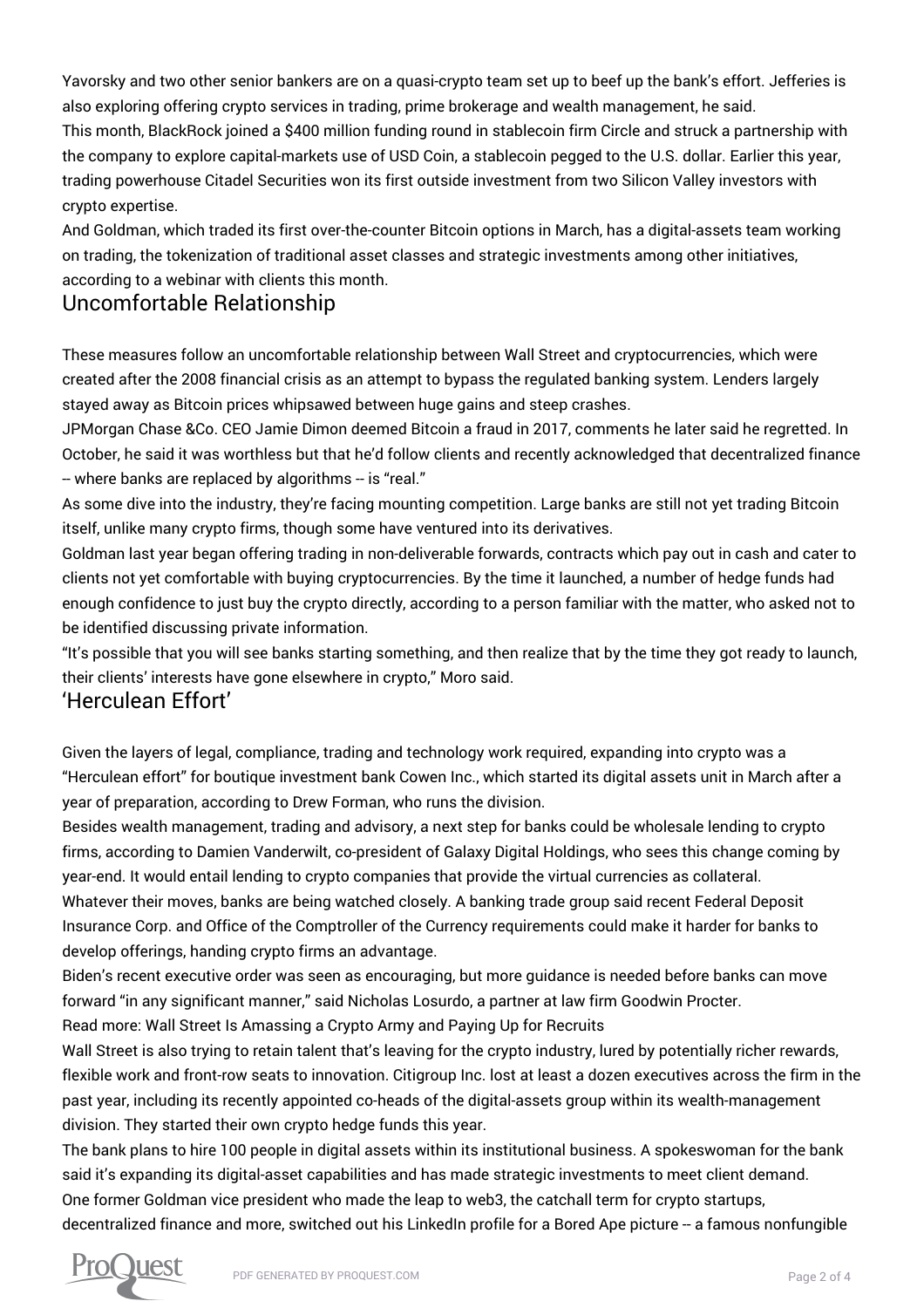token. Ajit Tripathi is now an angel investor in crypto. "It's a way to signal you are a web3 native person," he said. "You are one of the cool kids."

## **DETAILS**

| Subject:                       | Currency; Banking industry; Institutional investments; Angel investors; Hedge funds;<br>Digital currencies; Blockchain; Banks; Executive orders; Chief executive officers;<br>Wealth management; Stock brokers                                    |
|--------------------------------|---------------------------------------------------------------------------------------------------------------------------------------------------------------------------------------------------------------------------------------------------|
| <b>Business indexing term:</b> | Subject: Currency Banking industry Institutional investments Angel investors Hedge<br>funds Digital currencies Blockchain Banks Chief executive officers Wealth<br>management; Corporation: LinkedIn Corp; Industry: 52312 : Securities Brokerage |
| Location:                      | <b>United States--US</b>                                                                                                                                                                                                                          |
| Company / organization:        | Name: LinkedIn Corp; NAICS: 518210                                                                                                                                                                                                                |
| <b>Classification:</b>         | 52312: Securities Brokerage                                                                                                                                                                                                                       |
| <b>Publication title:</b>      | Wealth Management; New York                                                                                                                                                                                                                       |
| <b>Publication year:</b>       | 2022                                                                                                                                                                                                                                              |
| <b>Publication date:</b>       | Apr 25, 2022                                                                                                                                                                                                                                      |
| Publisher:                     | Informa                                                                                                                                                                                                                                           |
| Place of publication:          | <b>New York</b>                                                                                                                                                                                                                                   |
| <b>Country of publication:</b> | United States, New York                                                                                                                                                                                                                           |
| <b>Publication subject:</b>    | <b>Business And Economics-Investments</b>                                                                                                                                                                                                         |
| <b>ISSN:</b>                   | 24696269                                                                                                                                                                                                                                          |
| e-ISSN:                        | 24696277                                                                                                                                                                                                                                          |
| Source type:                   | <b>Trade Journal</b>                                                                                                                                                                                                                              |
| Language of publication:       | English                                                                                                                                                                                                                                           |
| Document type:                 | <b>News</b>                                                                                                                                                                                                                                       |
| ProQuest document ID:          | 2654387131                                                                                                                                                                                                                                        |
| <b>Document URL:</b>           | https://www.proquest.com/trade-journals/wall-street-firms-make-crypto-push-catch-<br>up-with/docview/2654387131/se-2?accountid=44910                                                                                                              |
| Copyright:                     | Copyright Penton Media, Inc., Penton Business Media, Inc. Apr 25, 2022                                                                                                                                                                            |